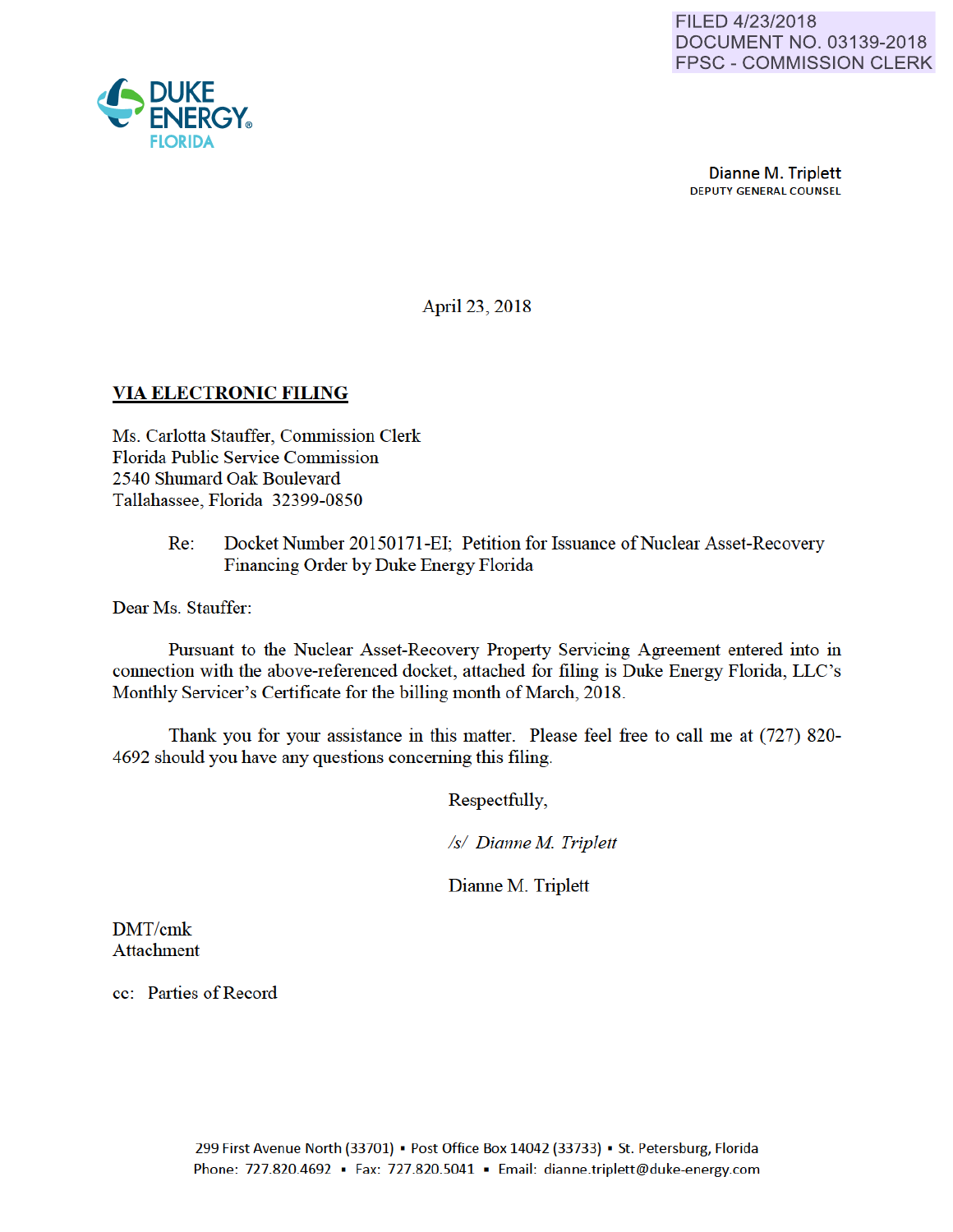# **CERTIFICATE OF SERVICE**

I HEREBY CERTIFY that a true and correct copy of the foregoing has been furnished via electronic mail to the following this  $23<sup>rd</sup>$  day of April, 2018.

*/s/ Dianne M. Triplett* 

| Attorney                                                                                                                                                                             |                                                                                                                                                                                                                          |
|--------------------------------------------------------------------------------------------------------------------------------------------------------------------------------------|--------------------------------------------------------------------------------------------------------------------------------------------------------------------------------------------------------------------------|
| Theresa Tan<br>Rosanne Gervasi<br>Office of the General Counsel<br>Florida Public Service Commission<br>2540 Shumard Oak Blvd.<br>Tallahassee, FL 32399-0850<br>ltan@psc.state.fl.us | C. Rehwinkel / J. Kelly / E. Sayler /<br>P. Christensen<br><b>Office of Public Counsel</b><br>c/o The Florida Legislature<br>111 West Madison Street, Room 812<br>Tallahassee, FL 32399-1400<br>kelly.jr@leg.state.fl.us |
| rgervasi@psc.state.fl.us                                                                                                                                                             | rehwinkel.charles@leg.state.fl.us                                                                                                                                                                                        |
| Jon C. Moyle, Jr.<br>Karen A. Putnal<br>118 North Gadsden Street<br>Tallahassee, FL 32301<br>jmoyle@moylelaw.com<br>kputnal@moylelaw.com                                             | sayler.erik@leg.state.fl.us<br>christensen.patty@leg.state.fl.us<br>James W. Brew / Owen J. Kopon<br>1025 Thomas Jefferson Street, NW<br>Eighth Floor, West Tower<br>Washington, DC 20007-5201<br>jbrew@smxblaw.com      |
| Robert Scheffel Wright<br>John T. LaVia, III<br>1300 Thomaswood Drive                                                                                                                | ojk@smxblaw.com                                                                                                                                                                                                          |
| Tallahassee, FL 32308<br>schef@gbwlegal.com<br>jlavia@gbwlegal.com                                                                                                                   |                                                                                                                                                                                                                          |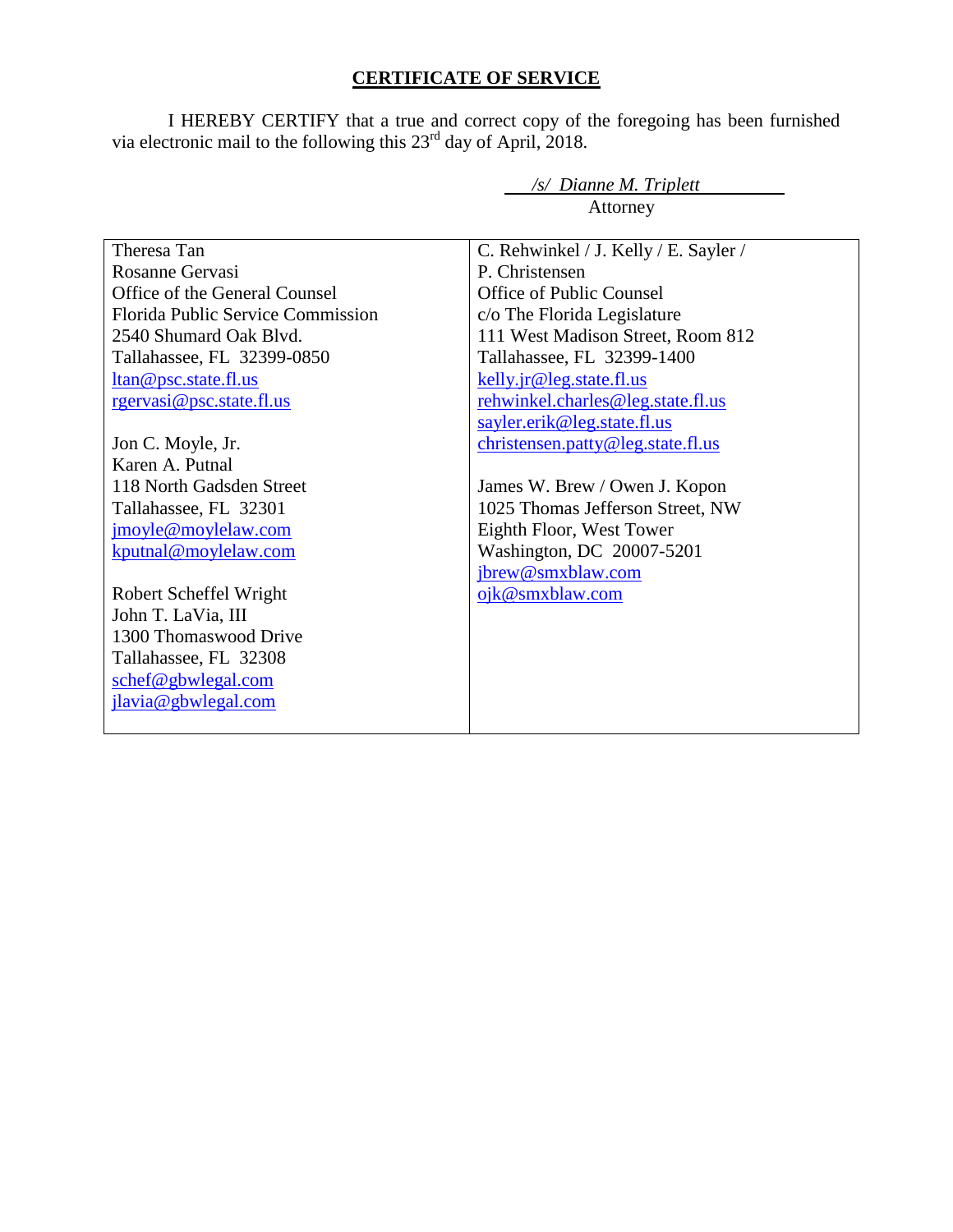# **MONTHLY SERVICER'S CERTIFICATE** DUKE ENERGY FLORIDA PROJECT FINANCE, LLC

### \$1,294,290,000 Series A Senior Secured Nuclear Asset-Recovery Bonds

Pursuant to SECTION 3.01(b) of the Nuclear Asset-Recovery Property Servicing Agreement dated as of June 22, 2016 by and between Duke Energy Florida, Inc., as Servicer, and Duke Energy Florida Project Finance, LLC, as issuer (the "Servicing Agreement"), the Servicer does hereby certify as follows:

Capitalized terms used but not defined in this Monthly Servicer's Certificate have their respective meanings as set forth in the Servicing Agreement. References herein to certain sections and subsections are references to the respective sections or subsections of the Servicing Agreement.

#### Current BILLING MONTH: March 2018

### Current BILLING MONTH: 2/28/2018 - 3/29/2018

Curtailable NARC Collected Interruptible NARC Collected

Sub-Total of NARC Collected

**Total Current NARC Collected and Remitted** 

Lighting NARC Collected

| Standard Billing for prior BILLING MONTH: February 2018        |                   |       |
|----------------------------------------------------------------|-------------------|-------|
| <b>Residential Total Billed</b>                                | \$<br>208,011,910 |       |
| Residential NUCLEAR ASSET-RECOVERY CHARGE ("NARC") Billed      | 3,579,896         | 1.72% |
| General Service Non-Demand Total Billed                        | 20,204,824        |       |
| General Service Non-Demand NARC Billed                         | 284,068           | 1.41% |
| General Service Billed                                         | 1,408,261         |       |
| <b>General Service NARC Billed</b>                             | 20,262            | 1.44% |
| General Service Demand Total Billed                            | 99,737,349        |       |
| General Service Demand NARC Billed                             | 1,735,405         | 1.74% |
| Curtailable Total Billed                                       | 800,774           |       |
| Curtailable NARC Billed                                        | 11,067            | 1.38% |
| Interruptible Total Billed                                     | 9,557,891         |       |
| Interruptible NARC Billed                                      | 212,163           | 2.22% |
| Lighting Total Billed                                          | 2,292,222         |       |
| Lighting NARC Billed                                           | 11,707            | 0.51% |
| YTD Net Write-offs as a % of Total Billed Revenue (see Note 1) |                   |       |
| Non-Residential Class Customer Write-offs                      |                   |       |
| Residential Class Customer Write-offs                          |                   |       |
| <b>Total Write-offs</b>                                        | 0.12%             |       |
| Aggregate NARC Collections (see Note 2)                        |                   |       |
| <b>Total NARC Remitted for Current BILLING MONTH</b>           |                   |       |
| Residential NARC Collected                                     | \$<br>3,695,720   |       |
| General Service Non-Demand NARC Collected                      | 293,119           |       |
| <b>General Service NARC Collected</b>                          | 21,153            |       |
| General Service Demand NARC Collected                          | 1.791.352         |       |

11,483

218,782

6,043,696

6,043,696

5

\$

12,087